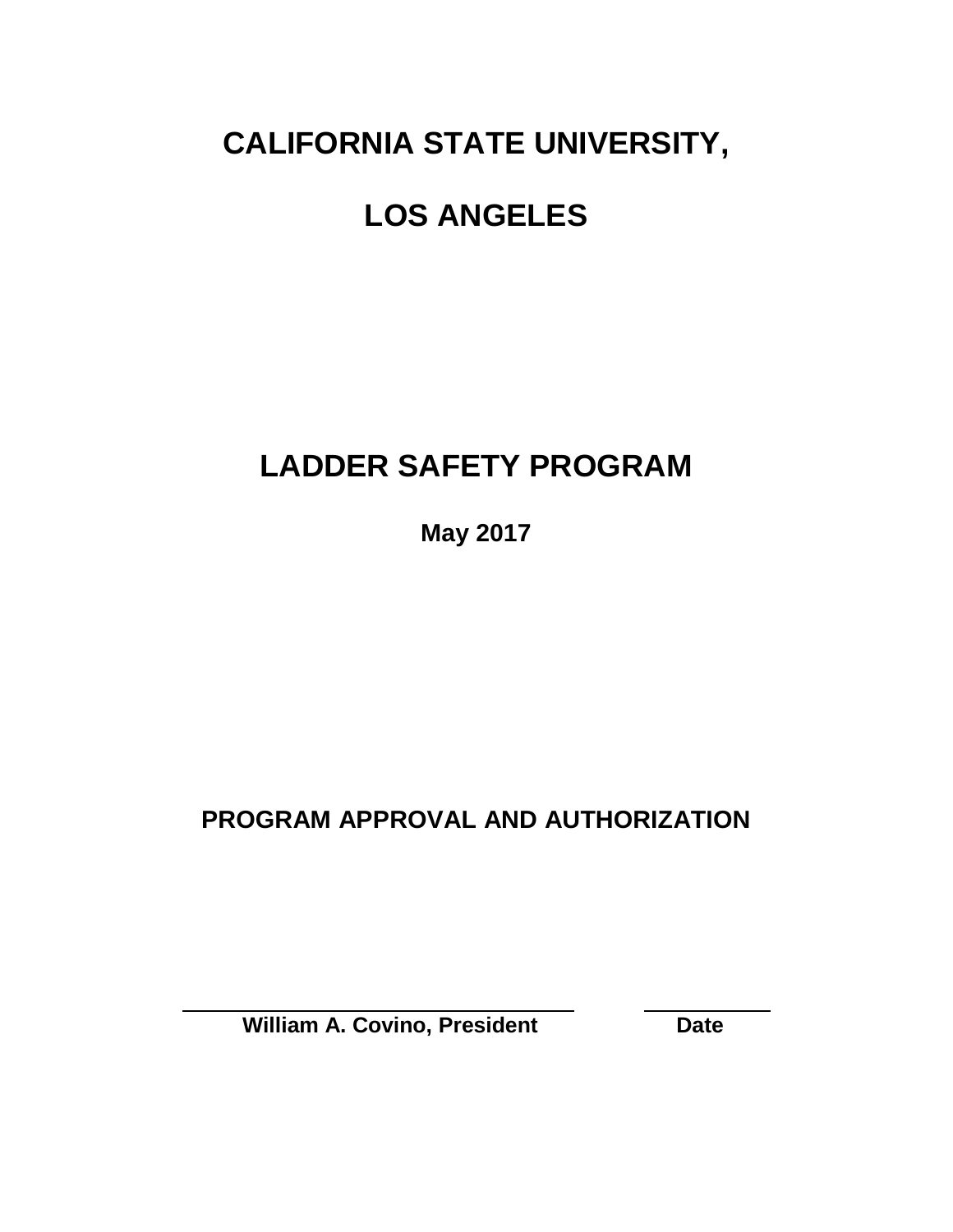#### 1.0. PURPOSE:

To establish organization and control over the storage, use, maintenance and inspection of portable ladders.

- 2.0. ORGANIZATIONS AFFECTED:
	- 2.1. Risk Management/Environmental Health and Safety (RM/EHS).
	- 2.2. Facilities Services.
	- 2.3. University Auxiliary Services, Inc. (UAS) Maintenance

#### 3.0. REFERENCES:

3.1. 8 CCR Section 3276, Portable Ladders.

#### 4.0. POLICY:

The policy of California State University, Los Angeles (Cal State LA) is to ensure the health and safety of its staff and students by instituting safe work procedures and practices. Toward this goal, Cal State LA ladders shall be stored, inspected, used and maintained only by personnel trained in ladder safety. Students and the general public are prohibited from using university ladders unless authorized by the University.

#### 5.0. DEFINITIONS:

- 5.1. **Annual Ladder Inspection Form** This form lists inspection attributes for each of the available portable ladder types. The form is to be filled in by staff trained in ladder inspection. The form is to be used for each ladder capable of being used with an annual inspection frequency. Forms are turned into the supervisor for action and filed in departmental records. (Appendix 9.1.)
- 5.2. **Extension Ladder** An extension ladder is a non-self-supporting portable ladder adjustable in length. It consists of two (2) or more sections traveling in guides or brackets so arranged as to permit length adjustment. Its size is designated by the sum of the lengths of the sections measured along the side rails.
- 5.3. **Extension Trestle Ladder** An extension trestle ladder is a self-supporting portable ladder, adjustable in length, consisting of a trestle ladder base and a vertically adjustable single ladder, with suitable means for locking the ladders together. The size is designated by the length of the trestle ladder base.
- 5.4. **Ladders** A ladder is an appliance usually consisting of two (2) side rails joined at regular intervals by crosspieces called steps, rungs, or cleats, on which a person may step in ascending or descending.
- 5.5. **Sectional Ladder** A sectional ladder is a non-self-supporting portable ladder, nonadjustable in length, consisting of two (2) or more sections of ladder so constructed that the sections may be combined to function as a single ladder. Its size is designated by the overall length of the assembled sections.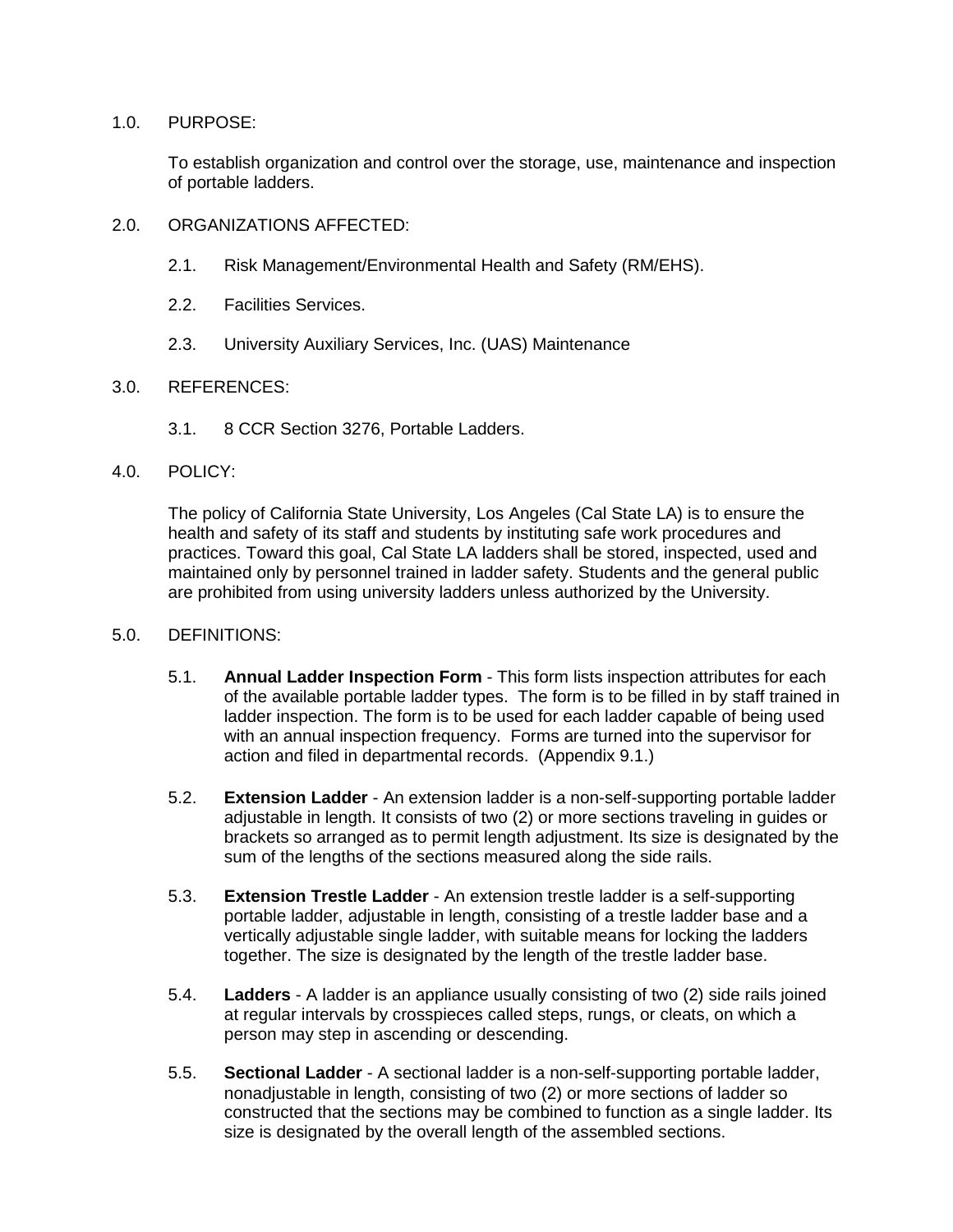- 5.6. **Side-Rolling Ladder** A side-rolling ladder is a semifixed ladder, nonadjustable in length, supported by attachments to a guide rail, which is generally fastened to shelving, the plane of the ladder being also its plane of motion.
- 5.7. **Single (or Straight) Ladder** A single ladder is a non-self-supporting portable ladder, nonadjustable in length, consisting of but one (1) section. Its size is designated by the overall length of the side rail.
- 5.8. **Single-Rail Ladder** A ladder with rungs, cleats, or steps mounted on a singlerail instead of the normal two (2) rails used on most other ladders. Use of this type of ladder is prohibited.
- 5.9. **Special-Purpose Ladder** A special-purpose ladder is a portable ladder which represents either a modification or a combination of design or construction features in one (1) of the general-purpose types of ladders previously defined, in order to adapt the ladder to special or specific uses.
- 5.10. **Step Ladder** A step ladder is a self-supporting portable ladder, nonadjustable in length, having flat steps and a hinged back. Its size is designated by the overall length of the ladder measured along the front edge of the side rails.
- 5.11. **Step Stool (Ladder Type)** A self-supporting, foldable, portable ladder, nonadjustable in length, thirty-two (32) inches or less in length, with flat steps and without a pail shelf, designed so that the ladder top cap as well as all steps can be climbed on. The side rails may extend above the top-cap but such extension is not considered as part of the step stool length.
- 5.12. **Trestle Ladder** A trestle ladder is a self-supporting portable ladder, nonadjustable in length, consisting of two (2) sections hinged at the top to form equal angles with the base. The size is designated by the length of the side rails measured along the front edge.
- 5.13. **Trolley Ladder** A trolley ladder is a semifixed ladder, nonadjustable in length, supported by attachments to an overhead track, the plane of the ladder being at right angles to the plane of motion.

#### 6.0. RESPONSIBILITIES:

- 6.1. RM/EHS will:
	- 6.1.1. Write and maintain this procedure in consultation with Facilities Services.
	- 6.1.2. Provide ladder use/inspection training when requested by departments.
	- 6.1.3. Provide program audit/oversight.
	- 6.1.4. Investigate injuries that have involved use of ladders.
- 6.2. Facilities Services and UAS Maintenance will:
	- 6.2.1. Purchase, store and maintain ladders.
	- 6.2.2. Inspect and use ladders.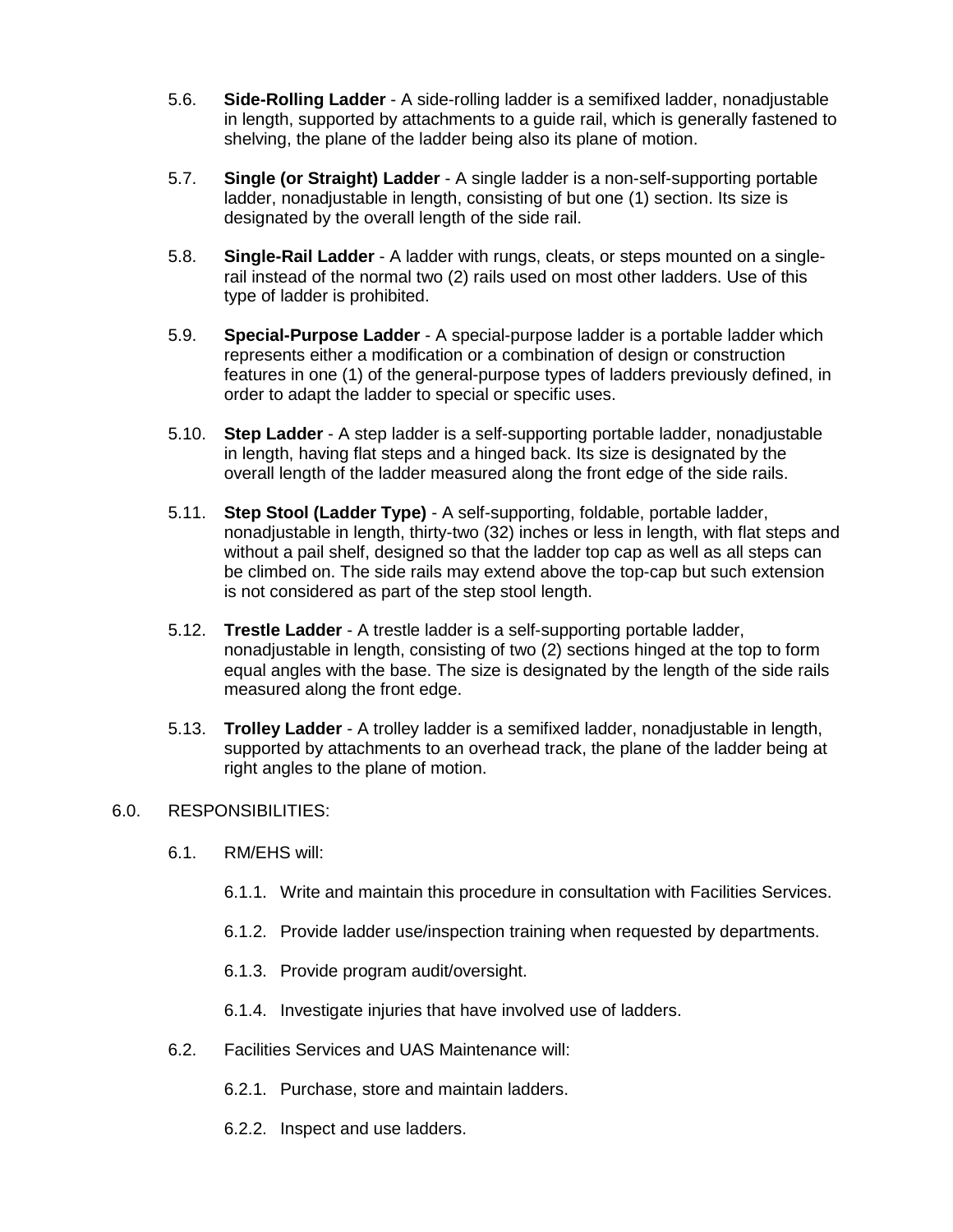- 6.2.3. Provide or request training for users.
- 6.2.4. Provide or request training for inspection of ladders.
- 6.3. Departments will:
	- 6.3.1. Provide training to staff who are using portable ladders. Training shall include ladder pre-use and audit inspection of ladders.
	- 6.3.2. Assign annual inspections using the Annual Ladder Inspection Form (Appendix 9.1.) to trained staff and retain inspection records.

#### 7.0. PROCEDURES:

- 7.1. Ladder Storage
	- 7.1.1. Ladders may be stored near the place of use but never stored in a place that is accessible to students or the general public.
	- 7.1.2. Ladders must be stored so as not to cause a hazard to personnel in the storage area. Ladders six (6) feet or greater should be secured against movement by earthquake or being inadvertently toppled if stored upright. Otherwise ladders should be stored laid down in a manner that does not create a trip hazard.
	- 7.1.3. Ladders may be carried on vehicles where their placement does not cause a hazard. These ladders must either be tied to the vehicle or placed in racks that hold the ladder securely.
- 7.2. Ladder Inspection
	- 7.2.1. Ladders are stored in a variety of locations throughout the University. Because of the dispersion of storage areas, it is the responsibility of the user to perform inspections. Both pre-use and annual inspections have the same criteria and are therefore considered to be equivalent.
	- 7.2.2. Pre-Use Inspection The ladder must be inspected by the user to determine suitability for use. No documentation required. The following attributes should be inspected of all ladders:
		- 1. Rungs tightly affixed.
		- 2. Treads are free of friction reducing materials (e.g., oil/grease).
		- 3. Locks/cleats/feet/wheels/other hardware operate freely.
		- 4. Rope and other software in good condition.
		- 5. Signage/safety labels are readable.
	- 7.2.3. Annual Inspection Facilities Services competent personnel will make inspections of ladders within their groups to ensure that each ladder is ready for use.
		- 7.2.3.1. Document inspection on the Annual Ladder Inspection Form (Appendix 9.1.)
		- 7.2.3.2. Hazardous Ladders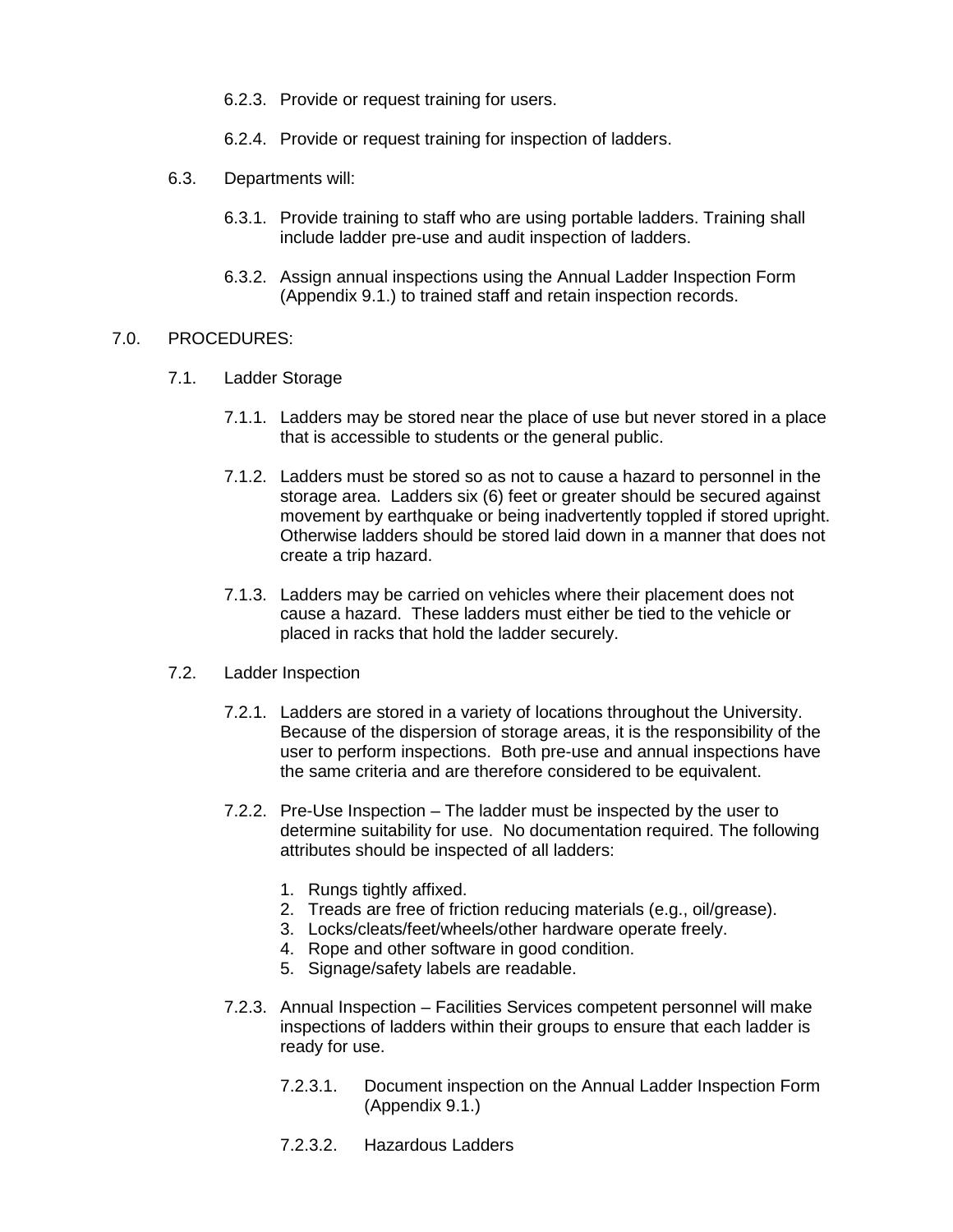- 7.2.3.2.1. Hazards due to mechanical and serviceability problems must be tagged to indicate that the ladder is out-of-service or "Do Not Use" and reported to the supervisor for disposition.
- 7.2.3.2.2. The ladder shall not be used until the hazard is resolved.
- 7.2.3.2.3. Ladders that are to be discarded must be effectively rendered unusable prior to disposal.
- 7.3. Maintenance
	- 7.3.1. Lubricate items that do not run freely.
	- 7.3.2. Replacement of parts designed for replacement is permitted.
	- 7.3.3. Tighten joints designed to be tight.
	- 7.3.4. Minor straightening is permitted of metal parts.
	- 7.3.5. Tag-out ladders that have discovered safety hazards.
	- 7.3.6. Ladders that cannot be repaired shall be disposed per 7.2.3.2.3.

#### 7.4. Use placement

- 7.4.1. Choose a supporting surface that holds the expected weight without sinking and has sufficient friction for the use. Avoid slick surfaces both at the feet and in contact with the upper rails.
- 7.4.2. Support plane of the ladder should be reasonably level to keep the ladder vertical.
- 7.4.3. The area around the ladder should be clear of debris and trip hazards.
- 7.4.4. Do not use blocks or other jury-rigged devices to maintain the ladder vertical. Only devices designed for and attached to the rails are allowed to adjust verticality.
- 7.4.5. Do not approach within ten (10) feet of exposed, energized electrical lines.
- 7.4.6. Provide clearance from doors/exits/stairways. If needed, temporarily block and provide warning signs to prevent contact with ladder placement. If temporarily blocking an emergency exit pathway, the blockage must be able to be removed immediately upon alarm activation.
- 7.4.7. Ladders used to ascend must be secured from movement where the user expects to move the body's center of gravity beyond the rails.
- 7.4.8. When moving onto a roof or ledge, ensure the ladder extends three (3) feet beyond the level being accessed. Tie off the upper portion of the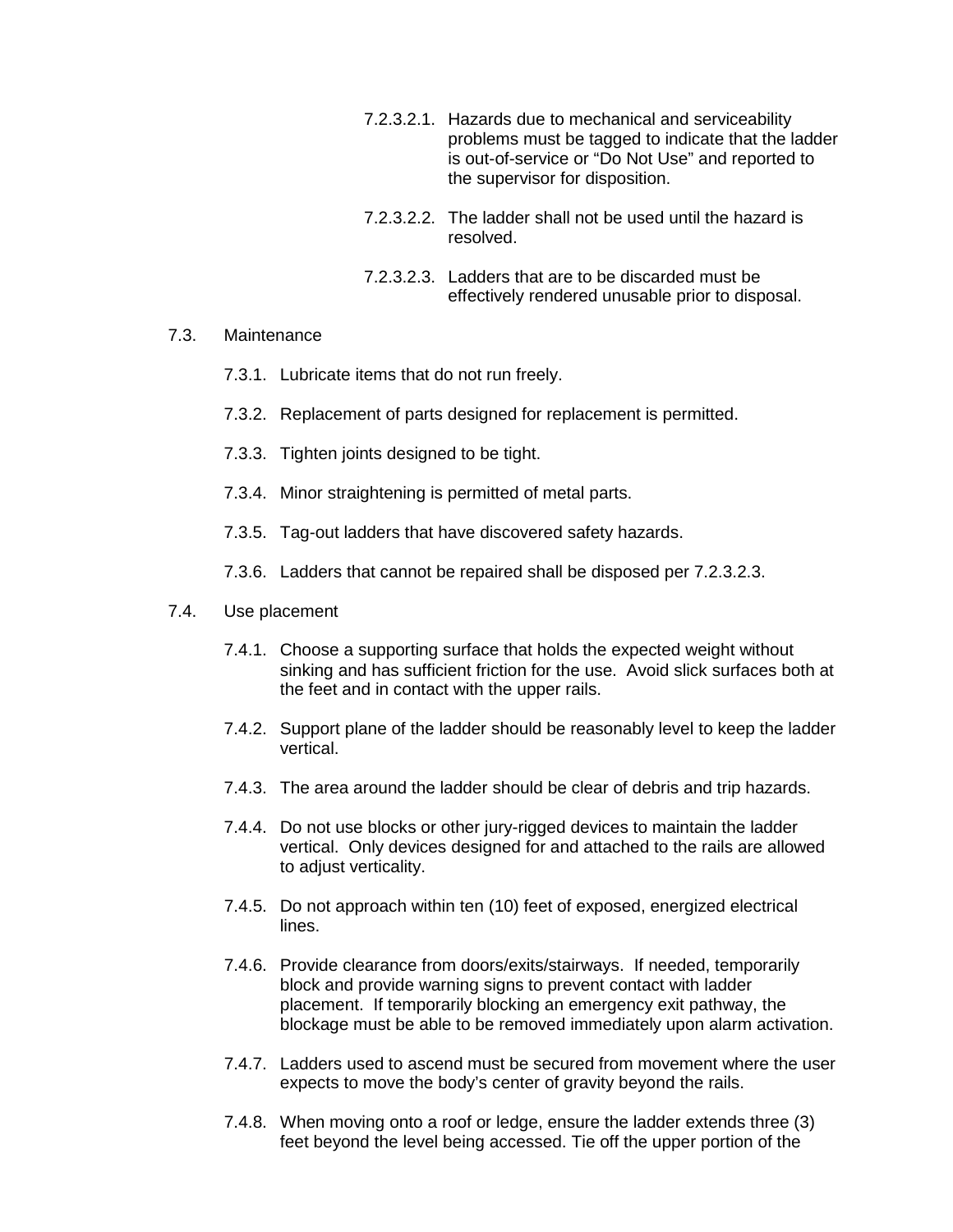ladder to prevent inadvertent movement in order to move onto the ledge/roof from the ladder.

- 7.4.9. When moving onto a scaffold or other device that might move relative to the ladder during the transfer of body weight. Always lock portable scaffold wheels before ascending. Tie the ladder to the platform before shifting body weight beyond the rails.
- 7.4.10. For use of straight and extension ladders, provide a firm base and wall support by allowing one (1) foot distance from the wall for each four (4) feet of ladder length at the point of contact (1:4 ratio). Add any overhang to the base distance to maintain plumb vertical.
- 7.4.11. For additional stability use a helper to stabilize.
- 7.4.12. For use of step ladders:
	- 1. Lock the spreader bars in the fully open, locked position.
	- 2. Ensure the base surface allows secure 4-leg contact.
	- 3. Use step side only to bear workers' weight.
	- 4. Do not use the pail shelf, top platform or top step to gain additional height or use as a step.
	- 5. Keep the center of you belt buckle between the rails.
	- 6. Perform work within eighteen (18) inches of the rail. Do not overreach.
- 7.5. Ladder Climbing (three (3) points of contact)
	- 7.5.1. Use 3-point climbing technique for ladders of any type.
		- 7.5.1.1. For stability, have either:
			- (a) two (2) feet and one hand, or
			- (b) one (1) foot and two hands stably on the ladder during the climb.
		- 7.5.1.2. The 3-point technique ensures that if one were to slip with any one (1) hand or foot, there would remain two (2) stable contact points from which to recover and prevent a fall.
		- 7.5.1.3. When transferring weight from ladder to a platform, the three (3) points of contact are even more important for this awkward position.
	- 7.5.2. Do not hold tools/equipment in the hands during the climb. Hands must be fully ready to hold additional body weight if needed. Use lanyards, ropes or helpers to raise equipment.
- 7.6. Additional Safe Practice
	- 7.6.1. Do not reach more than eighteen (18) inches horizontally from the ladder's rail.